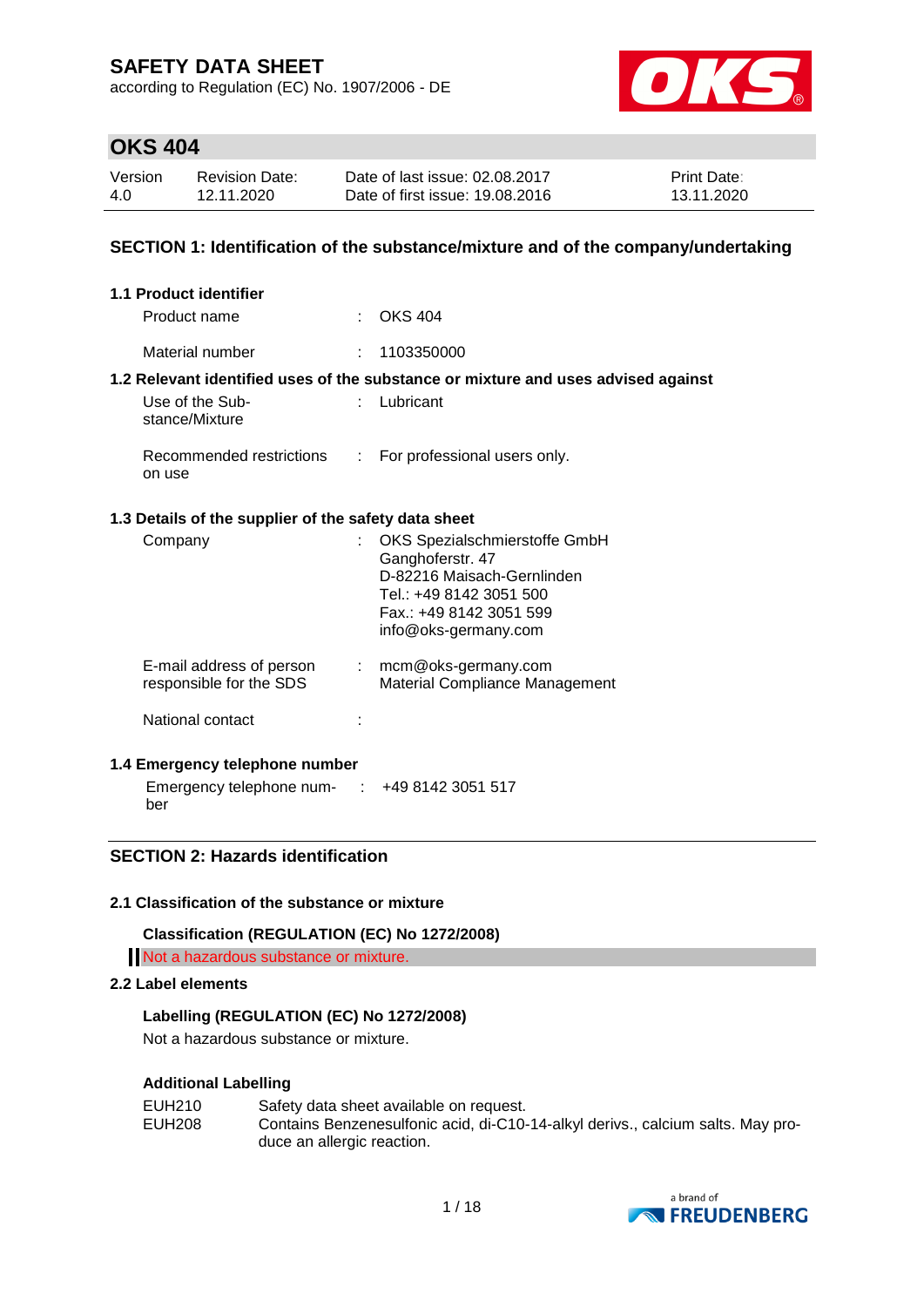according to Regulation (EC) No. 1907/2006 - DE



### **OKS 404**

| Version | <b>Revision Date:</b> | Date of last issue: 02.08.2017  | <b>Print Date:</b> |
|---------|-----------------------|---------------------------------|--------------------|
| 4.0     | 12.11.2020            | Date of first issue: 19.08.2016 | 13.11.2020         |

#### **2.3 Other hazards**

This substance/mixture contains no components considered to be either persistent, bioaccumulative and toxic (PBT), or very persistent and very bioaccumulative (vPvB) at levels of 0.1% or higher.

### **SECTION 3: Composition/information on ingredients**

#### **3.2 Mixtures**

Chemical nature : Mineral oil.

Synthetic hydrocarbon oil Thickening agent Additive

#### **Components**

| Chemical name                                                      | CAS-No.<br>EC-No.<br>Index-No.<br>Registration number      | Classification                               | Concentration<br>limits<br>M-Factor<br><b>Notes</b> | Concentration<br>(% w/w) |
|--------------------------------------------------------------------|------------------------------------------------------------|----------------------------------------------|-----------------------------------------------------|--------------------------|
| Poly(1,2-dihydro-<br>$2,2,4-$<br>trimethylquinoline)               | 26780-96-1<br>500-051-3                                    | Aquatic Chronic3;<br>H412                    |                                                     | $>= 2.5 - < 10$          |
| zinc bis[O,O-bis(2-<br>ethylhexyl)]<br>bis(dithiophosphate)        | 4259-15-8<br>224-235-5<br>01-2119493635-27-<br><b>XXXX</b> | Eye Dam.1; H318<br>Aquatic Chronic2;<br>H411 | > 50%<br>Eye Dam.1,<br>H318                         | $>= 1 - 2.5$             |
| Benzenesulfonic acid,<br>di-C10-14-alkyl<br>derivs., calcium salts | 939-603-7<br>01-2119978241-36-<br><b>XXXX</b>              | Skin Sens.1B;<br>H317                        | $> 10 - 100 \%$<br>Skin Sens.1B,<br>H317            | $>= 0,1 - 1$             |

For explanation of abbreviations see section 16.

### **SECTION 4: First aid measures**

**4.1 Description of first aid measures**

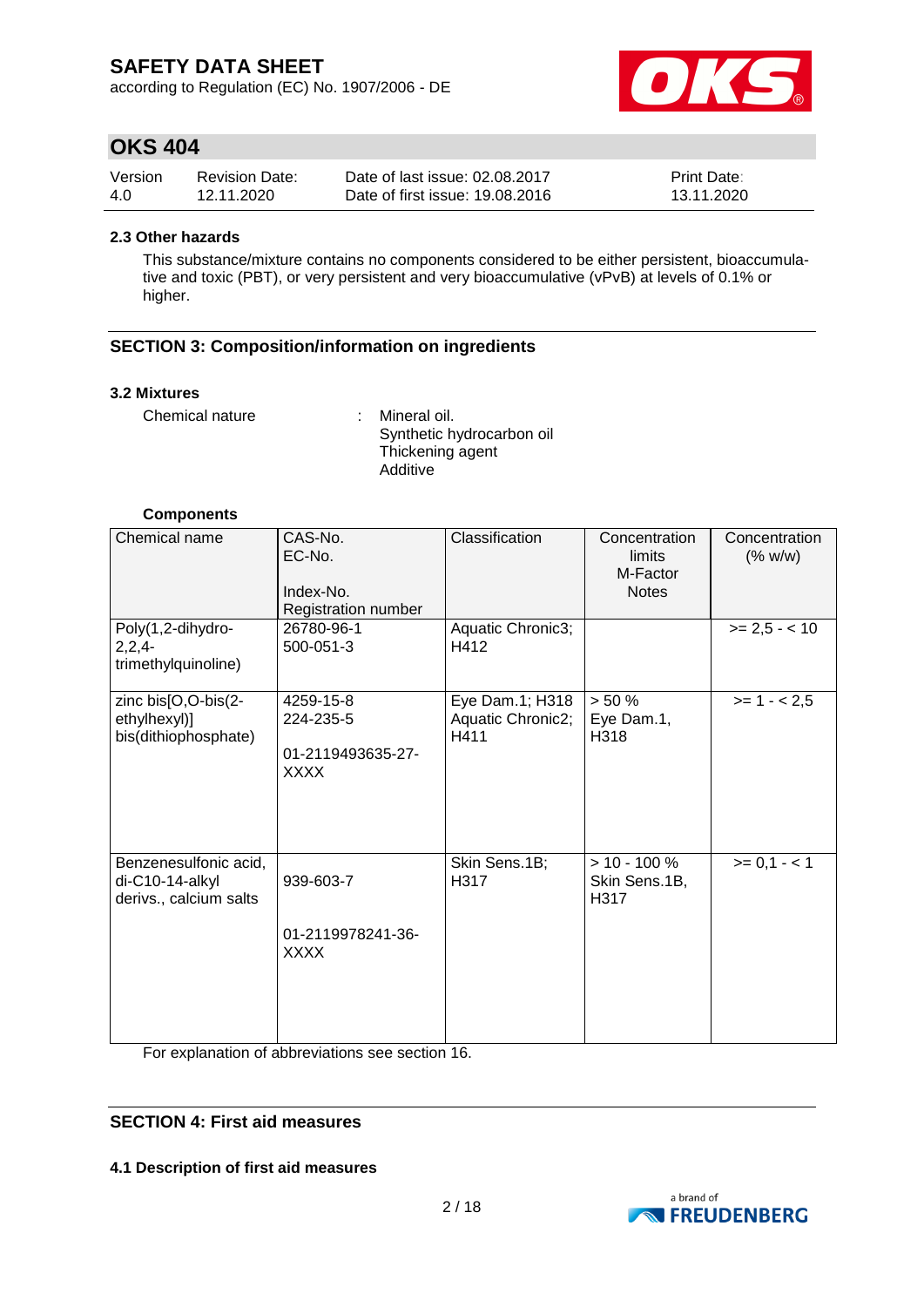according to Regulation (EC) No. 1907/2006 - DE



| Version<br>4.0 | <b>Revision Date:</b><br>12.11.2020     |  | Date of last issue: 02.08.2017<br>Date of first issue: 19.08.2016                                                                                                                                    | Print Date:<br>13.11.2020 |
|----------------|-----------------------------------------|--|------------------------------------------------------------------------------------------------------------------------------------------------------------------------------------------------------|---------------------------|
| If inhaled     |                                         |  | Remove person to fresh air. If signs/symptoms continue, get<br>medical attention.<br>Keep patient warm and at rest.<br>If breathing is irregular or stopped, administer artificial respira-<br>tion. |                           |
|                | In case of skin contact                 |  | : Remove contaminated clothing. If irritation develops, get med-<br>ical attention.<br>Wash off with soap and water.                                                                                 |                           |
|                | In case of eye contact                  |  | : Rinse immediately with plenty of water, also under the eyelids,<br>for at least 10 minutes.<br>If eye irritation persists, consult a specialist.                                                   |                           |
|                | If swallowed                            |  | Move the victim to fresh air.<br>Do not induce vomiting without medical advice.                                                                                                                      |                           |
|                |                                         |  | 4.2 Most important symptoms and effects, both acute and delayed                                                                                                                                      |                           |
|                | Symptoms                                |  | No information available.                                                                                                                                                                            |                           |
| <b>Risks</b>   |                                         |  | None known.                                                                                                                                                                                          |                           |
|                |                                         |  | 4.3 Indication of any immediate medical attention and special treatment needed                                                                                                                       |                           |
|                | Treatment                               |  | No information available.                                                                                                                                                                            |                           |
|                | <b>SECTION 5: Firefighting measures</b> |  |                                                                                                                                                                                                      |                           |

| 5.1 Extinguishing media                                   |                                                                                                                                                                         |
|-----------------------------------------------------------|-------------------------------------------------------------------------------------------------------------------------------------------------------------------------|
| Suitable extinguishing media :                            | Use water spray, alcohol-resistant foam, dry chemical or car-<br>bon dioxide.                                                                                           |
| Unsuitable extinguishing<br>media                         | : High volume water jet                                                                                                                                                 |
| 5.2 Special hazards arising from the substance or mixture |                                                                                                                                                                         |
| Hazardous combustion prod- : Carbon oxides<br>ucts        | Nitrogen oxides (NOx)<br>Sulphur oxides<br>Oxides of phosphorus<br>Metal oxides                                                                                         |
| 5.3 Advice for firefighters                               |                                                                                                                                                                         |
| Special protective equipment :<br>for firefighters        | In the event of fire, wear self-contained breathing apparatus.<br>Use personal protective equipment. Exposure to decomposi-<br>tion products may be a hazard to health. |
| Further information                                       | Standard procedure for chemical fires.                                                                                                                                  |

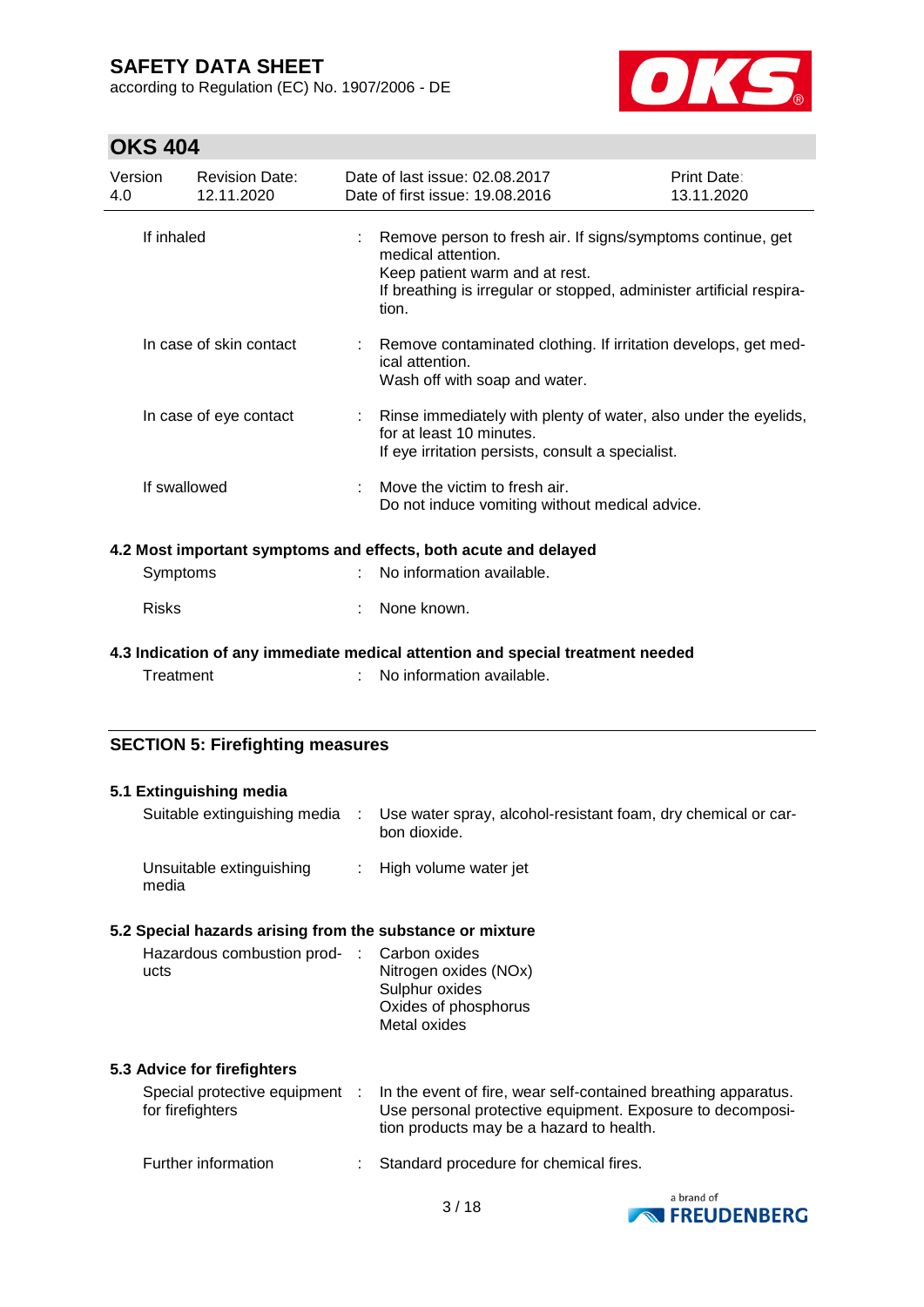according to Regulation (EC) No. 1907/2006 - DE



## **OKS 404**

| Version | <b>Revision Date:</b> | Date of last issue: 02.08.2017  | <b>Print Date:</b> |
|---------|-----------------------|---------------------------------|--------------------|
| 4.0     | 12.11.2020            | Date of first issue: 19,08,2016 | 13.11.2020         |

#### **SECTION 6: Accidental release measures**

#### **6.1 Personal precautions, protective equipment and emergency procedures**

| Personal precautions | t. | Evacuate personnel to safe areas.<br>Use the indicated respiratory protection if the occupational<br>exposure limit is exceeded and/or in case of product release<br>(dust).<br>Avoid breathing dust.<br>Refer to protective measures listed in sections 7 and 8. |
|----------------------|----|-------------------------------------------------------------------------------------------------------------------------------------------------------------------------------------------------------------------------------------------------------------------|
|                      |    |                                                                                                                                                                                                                                                                   |

#### **6.2 Environmental precautions**

| Environmental precautions | . Try to prevent the material from entering drains or water<br>courses.<br>Local authorities should be advised if significant spillages<br>cannot be contained. |
|---------------------------|-----------------------------------------------------------------------------------------------------------------------------------------------------------------|
|---------------------------|-----------------------------------------------------------------------------------------------------------------------------------------------------------------|

#### **6.3 Methods and material for containment and cleaning up**

| Methods for cleaning up<br>Clean up promptly by sweeping or vacuum.<br>Keep in suitable, closed containers for disposal. |  |
|--------------------------------------------------------------------------------------------------------------------------|--|
|--------------------------------------------------------------------------------------------------------------------------|--|

#### **6.4 Reference to other sections**

For personal protection see section 8.

### **SECTION 7: Handling and storage**

| 7.1 Precautions for safe handling |                                                                                                                                                                                                               |
|-----------------------------------|---------------------------------------------------------------------------------------------------------------------------------------------------------------------------------------------------------------|
| Advice on safe handling           | For personal protection see section 8.<br>Smoking, eating and drinking should be prohibited in the ap-<br>plication area.<br>Wash hands and face before breaks and immediately after<br>handling the product. |
| Hygiene measures                  | Wash face, hands and any exposed skin thoroughly after<br>handling.                                                                                                                                           |

### **7.2 Conditions for safe storage, including any incompatibilities**

| Requirements for storage<br>areas and containers | Store in original container. Keep container closed when not in<br>use. Keep in a dry, cool and well-ventilated place. Containers<br>which are opened must be carefully resealed and kept upright<br>to prevent leakage. Store in accordance with the particular<br>national regulations. Keep in properly labelled containers. |
|--------------------------------------------------|--------------------------------------------------------------------------------------------------------------------------------------------------------------------------------------------------------------------------------------------------------------------------------------------------------------------------------|
| Storage class (TRGS 510)                         | : 11, Combustible Solids                                                                                                                                                                                                                                                                                                       |

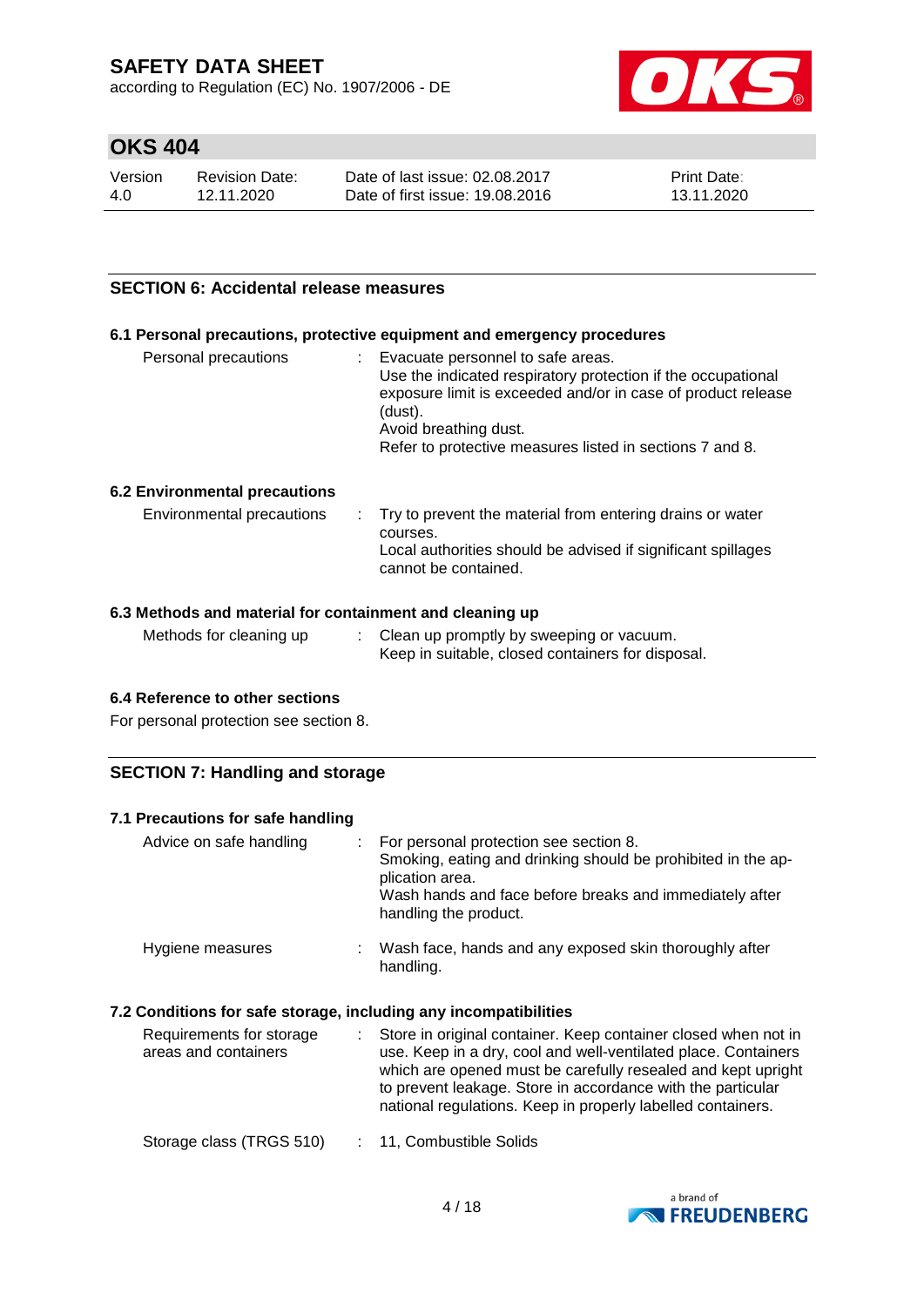according to Regulation (EC) No. 1907/2006 - DE



## **OKS 404**

| Version | Revision Date: | Date of last issue: 02.08.2017  | <b>Print Date:</b> |
|---------|----------------|---------------------------------|--------------------|
| 4.0     | 12.11.2020     | Date of first issue: 19,08,2016 | 13.11.2020         |

#### **7.3 Specific end use(s)**

Specific use(s) : Specific instructions for handling, not required.

### **SECTION 8: Exposure controls/personal protection**

### **8.1 Control parameters**

Contains no substances with occupational exposure limit values.

#### **Derived No Effect Level (DNEL) according to Regulation (EC) No. 1907/2006:**

| Substance name                                                     | End Use | <b>Exposure routes</b> | Potential health ef-<br>fects | Value              |
|--------------------------------------------------------------------|---------|------------------------|-------------------------------|--------------------|
| zinc bis[O,O-bis(2-<br>ethylhexyl)]<br>bis(dithiophosphate)        | Workers | Inhalation             | Long-term systemic<br>effects | $6,6$ mg/m $3$     |
|                                                                    | Workers | Skin contact           | Long-term systemic<br>effects | $9,6$ mg/m $3$     |
| Benzenesulfonic acid,<br>di-C10-14-alkyl<br>derivs., calcium salts | Workers | Inhalation             | Long-term systemic<br>effects | 35,26 mg/m3        |
|                                                                    | Workers | Dermal                 | Long-term systemic<br>effects | $25 \text{ mg/kg}$ |

#### **Predicted No Effect Concentration (PNEC) according to Regulation (EC) No. 1907/2006:**

| Substance name                   | <b>Environmental Compartment</b>          | Value                |
|----------------------------------|-------------------------------------------|----------------------|
| zinc bis[O,O-bis(2-ethylhexyl)]  | Fresh water                               | $0,004$ mg/l         |
| bis(dithiophosphate)             |                                           |                      |
|                                  | Marine water                              | $0,0046$ mg/l        |
|                                  | Sewage treatment plant                    | $3,8$ mg/l           |
|                                  | Fresh water sediment                      | $0,322 \text{ mg/l}$ |
|                                  | Marine sediment                           | $0,032$ mg/l         |
|                                  | Soil                                      | $0,062$ mg/l         |
| Benzenesulfonic acid, di-C10-14- | Fresh water                               | $0,1$ mg/l           |
| alkyl derivs., calcium salts     |                                           |                      |
|                                  | Marine water                              | $0,1$ mg/l           |
|                                  | Fresh water sediment                      | 45211 mg/kg          |
|                                  | Marine sediment                           | 45211 mg/kg          |
|                                  | Microbiological Activity in Sewage Treat- | 1000 mg/l            |
|                                  | ment Systems                              |                      |
|                                  | Soil                                      | 36739 mg/kg          |

#### **8.2 Exposure controls**

#### **Engineering measures**

It is recommended that all dust control equipment such as local exhaust ventilation and material transport systems involved in handling of this product contain explosion relief vents or an explosion suppression system or an oxygen deficient environment.

#### **Personal protective equipment**

Eye protection : Tightly fitting safety goggles

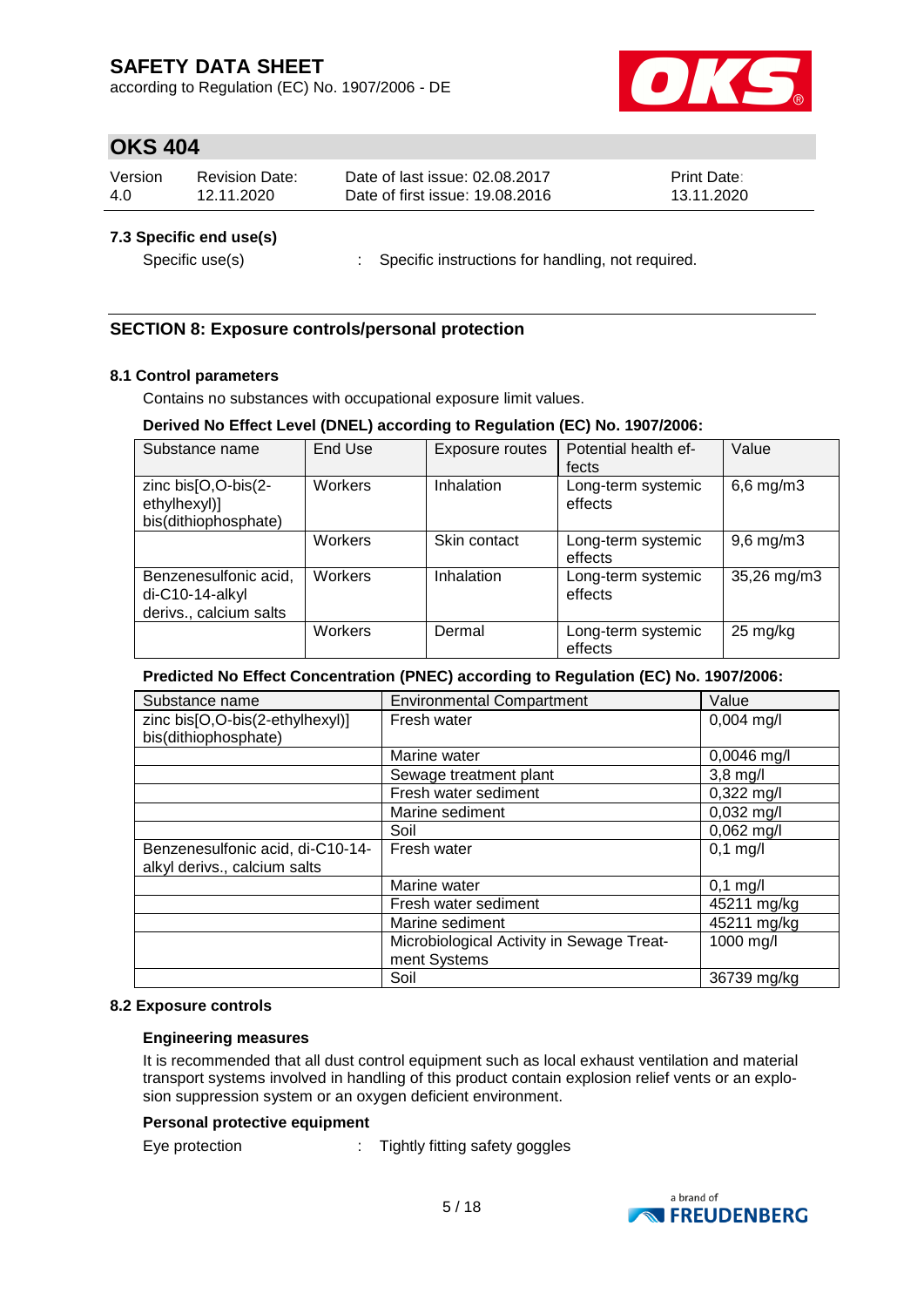according to Regulation (EC) No. 1907/2006 - DE



## **OKS 404**

| Version<br>4.0 | <b>Revision Date:</b><br>12.11.2020                                   | Date of last issue: 02.08.2017<br>Date of first issue: 19.08.2016                                                                                                                                                                                                                                                                                                            | Print Date:<br>13.11.2020 |
|----------------|-----------------------------------------------------------------------|------------------------------------------------------------------------------------------------------------------------------------------------------------------------------------------------------------------------------------------------------------------------------------------------------------------------------------------------------------------------------|---------------------------|
|                | Hand protection<br>Material<br>Break through time<br>Protective index | Nitrile rubber<br>$>10$ min<br>Class 1                                                                                                                                                                                                                                                                                                                                       |                           |
|                | Remarks                                                               | For prolonged or repeated contact use protective gloves. The<br>break through time depends amongst other things on the<br>material, the thickness and the type of glove and therefore<br>has to be measured for each case.<br>The selected protective gloves have to satisfy the specifica-<br>tions of Regulation (EU) 2016/425 and the standard EN 374<br>derived from it. |                           |
|                | Respiratory protection                                                | Not required; except in case of aerosol formation.                                                                                                                                                                                                                                                                                                                           |                           |
|                | Filter type                                                           | Filter type P                                                                                                                                                                                                                                                                                                                                                                |                           |
|                | Protective measures                                                   | The type of protective equipment must be selected according<br>to the concentration and amount of the dangerous substance<br>at the specific workplace.<br>Choose body protection in relation to its type, to the concen-<br>tration and amount of dangerous substances, and to the spe-<br>cific work-place.                                                                |                           |

### **SECTION 9: Physical and chemical properties**

### **9.1 Information on basic physical and chemical properties**

| Appearance                  |    | solid                     |
|-----------------------------|----|---------------------------|
| Colour                      | ٠  | brown                     |
| Odour                       |    | characteristic            |
| Odour Threshold             |    | No data available         |
|                             |    |                           |
| рH                          | t. | Not applicable            |
| Melting point/range         |    | $>$ 260 °C<br>(1.013 hPa) |
| Boiling point/boiling range | t. | No data available         |
| Flash point                 | ÷. | Not applicable            |
| Evaporation rate            | t. | No data available         |
| Flammability (solid, gas)   | t. | <b>Combustible Solids</b> |

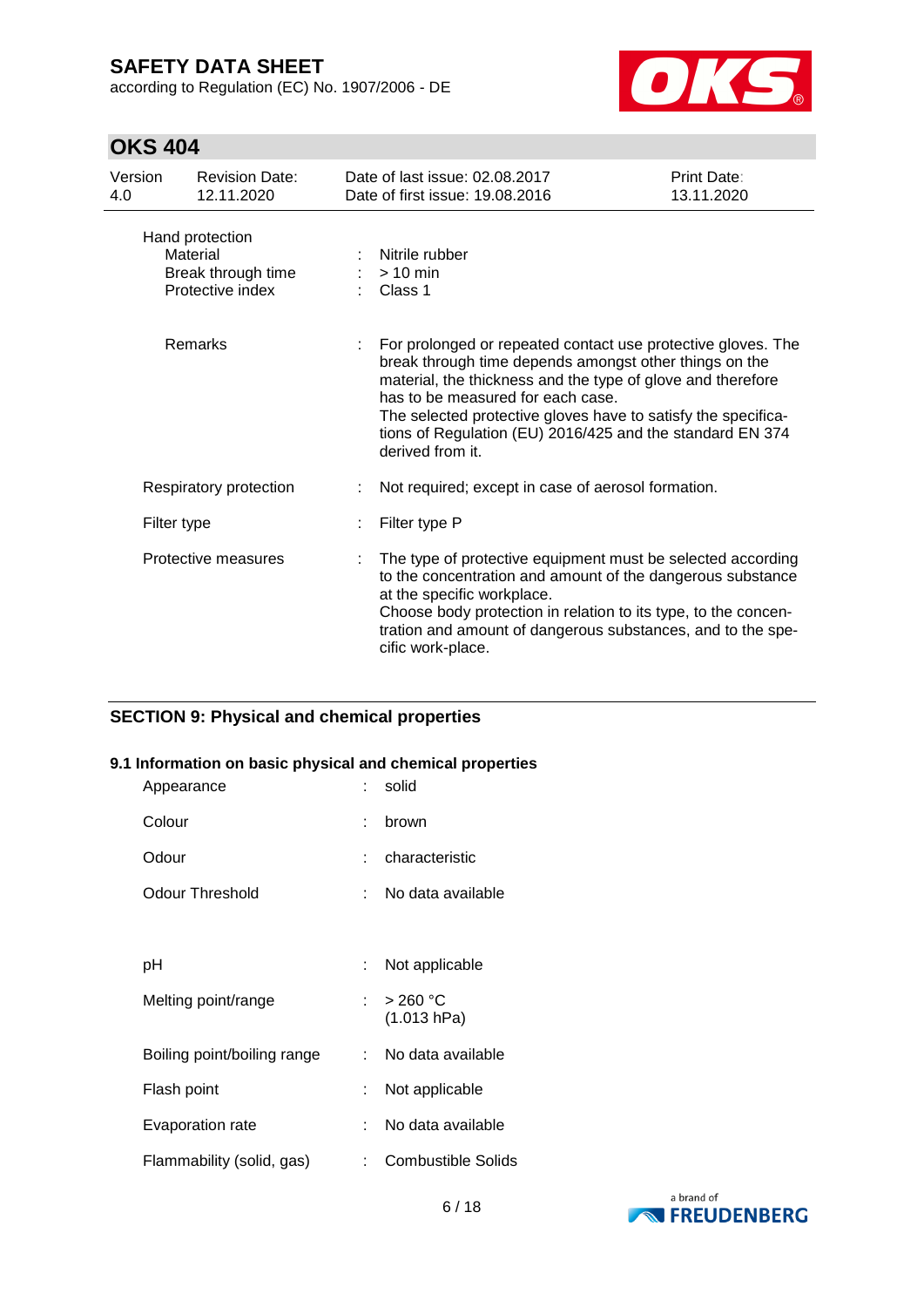according to Regulation (EC) No. 1907/2006 - DE



| Version<br>4.0 |                     | <b>Revision Date:</b><br>12.11.2020                 |    | Date of last issue: 02.08.2017<br>Date of first issue: 19.08.2016    | Print Date:<br>13.11.2020 |
|----------------|---------------------|-----------------------------------------------------|----|----------------------------------------------------------------------|---------------------------|
|                |                     | Upper explosion limit / Upper<br>flammability limit | ÷. | No data available                                                    |                           |
|                |                     | Lower explosion limit / Lower<br>flammability limit | ÷  | No data available                                                    |                           |
|                |                     | Vapour pressure                                     | ÷  | $< 0,001$ hPa (20 °C)                                                |                           |
|                |                     | Relative vapour density                             |    | No data available                                                    |                           |
|                |                     | Relative density                                    |    | 0,93(20 °C)<br>Reference substance: Water<br>The value is calculated |                           |
|                | Density             |                                                     | ÷. | $0,93$ g/cm3<br>(20 °C)                                              |                           |
|                | <b>Bulk density</b> |                                                     |    | No data available                                                    |                           |
|                |                     | Solubility(ies)<br>Water solubility                 | ÷  | immiscible                                                           |                           |
|                |                     | Solubility in other solvents                        | ÷  | No data available                                                    |                           |
|                | octanol/water       | Partition coefficient: n-                           |    | No data available                                                    |                           |
|                |                     | Auto-ignition temperature                           | ÷  | No data available                                                    |                           |
|                |                     | Decomposition temperature                           | ÷  | No data available                                                    |                           |
|                | Viscosity           | Viscosity, dynamic                                  | ÷. | No data available                                                    |                           |
|                |                     | Viscosity, kinematic                                |    | No data available                                                    |                           |
|                |                     | <b>Explosive properties</b>                         |    | Not explosive                                                        |                           |
|                |                     | Oxidizing properties                                |    | No data available                                                    |                           |
|                |                     | 9.2 Other information                               |    |                                                                      |                           |
|                |                     | Sublimation point                                   |    | No data available                                                    |                           |
|                | Self-ignition       |                                                     |    | No data available                                                    |                           |

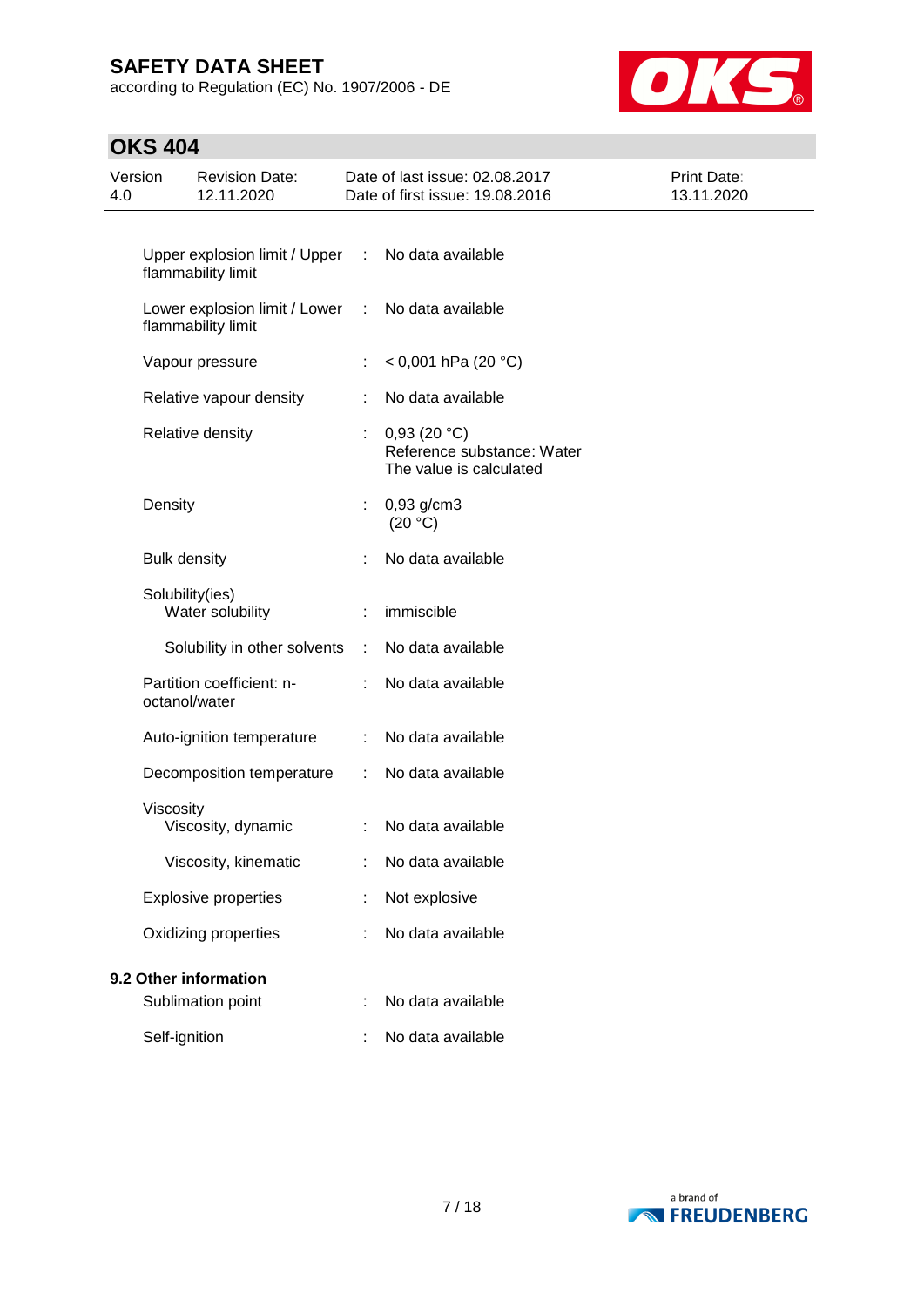according to Regulation (EC) No. 1907/2006 - DE



## **OKS 404**

| Version | Revision Date: | Date of last issue: 02.08.2017  | <b>Print Date:</b> |
|---------|----------------|---------------------------------|--------------------|
| 4.0     | 12.11.2020     | Date of first issue: 19.08.2016 | 13.11.2020         |

### **SECTION 10: Stability and reactivity**

#### **10.1 Reactivity**

No hazards to be specially mentioned.

#### **10.2 Chemical stability**

Stable under normal conditions.

### **10.3 Possibility of hazardous reactions**

| Hazardous reactions |  | No dangerous reaction known under conditions of normal use. |
|---------------------|--|-------------------------------------------------------------|
|---------------------|--|-------------------------------------------------------------|

### **10.4 Conditions to avoid**

Conditions to avoid : No conditions to be specially mentioned.

### **10.5 Incompatible materials**

Materials to avoid : No materials to be especially mentioned.

### **10.6 Hazardous decomposition products**

No decomposition if stored and applied as directed.

### **SECTION 11: Toxicological information**

#### **11.1 Information on toxicological effects**

| <b>Acute toxicity</b>                        |                                               |
|----------------------------------------------|-----------------------------------------------|
| <b>Product:</b><br>Acute inhalation toxicity | Remarks: This information is not available.   |
| Acute dermal toxicity                        | : Remarks: This information is not available. |

#### **Components:**

### **zinc bis[O,O-bis(2-ethylhexyl)] bis(dithiophosphate):**

| Acute oral toxicity   | : LD50 (Rat, male): $3.100$ mg/kg<br>Method: OECD Test Guideline 401<br>GLP: no      |
|-----------------------|--------------------------------------------------------------------------------------|
| Acute dermal toxicity | : LD50 (Rabbit, male): $>$ 5.000 mg/kg<br>Method: OECD Test Guideline 402<br>GLP: no |

### **Benzenesulfonic acid, di-C10-14-alkyl derivs., calcium salts:**

| Acute oral toxicity       | : LD50 (Rat): $> 5.000$ mg/kg                  |
|---------------------------|------------------------------------------------|
| Acute inhalation toxicity | : $LC50 (Rat): > 5 mg/l$<br>Exposure time: 4 h |

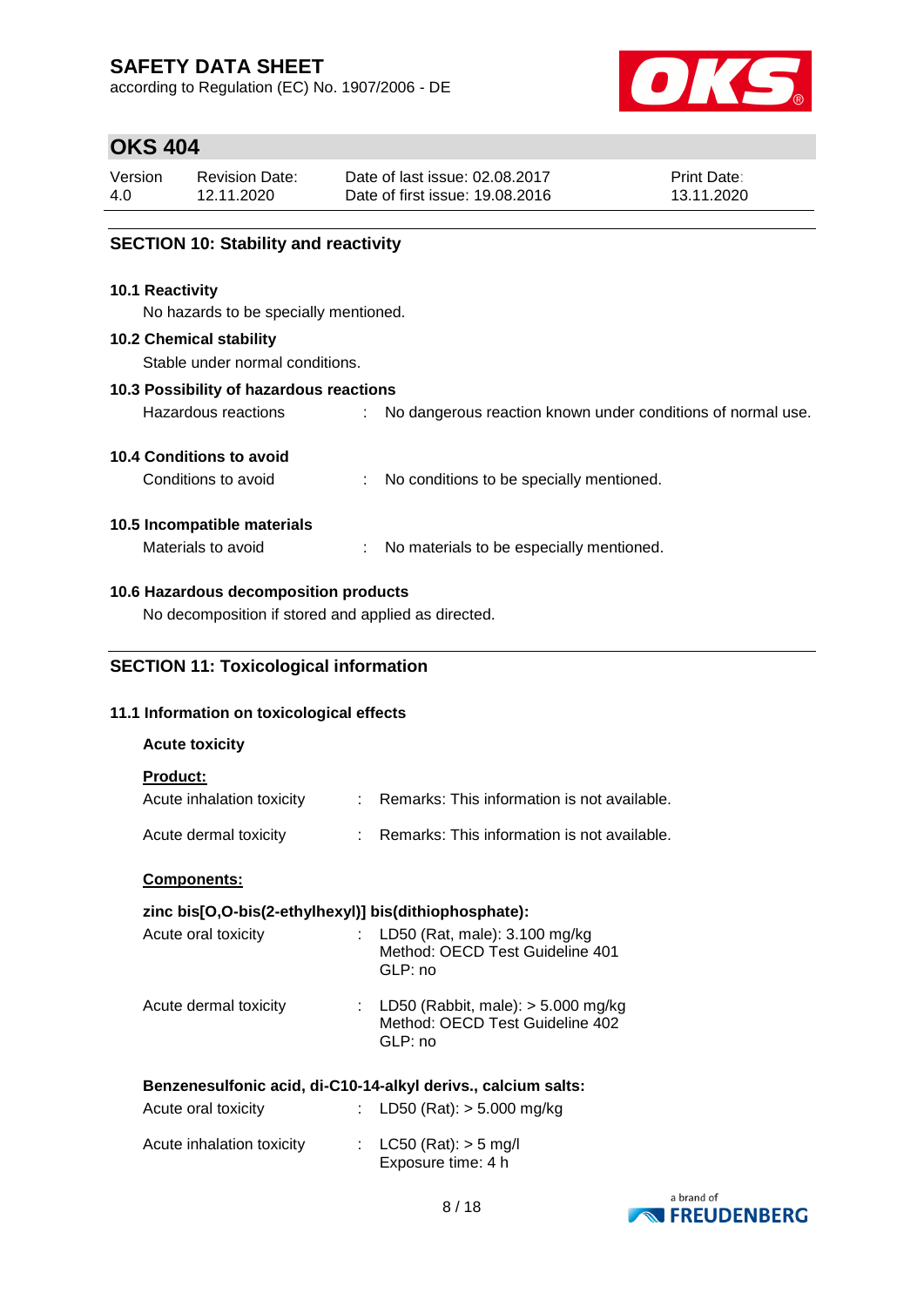according to Regulation (EC) No. 1907/2006 - DE



| Version<br>4.0 | <b>Revision Date:</b><br>12.11.2020      |   | Date of last issue: 02.08.2017<br>Date of first issue: 19.08.2016 | <b>Print Date:</b><br>13.11.2020 |
|----------------|------------------------------------------|---|-------------------------------------------------------------------|----------------------------------|
|                |                                          |   | Test atmosphere: dust/mist                                        |                                  |
|                | Acute dermal toxicity                    |   | : LD50 (Rabbit): $> 5.000$ mg/kg                                  |                                  |
|                | <b>Skin corrosion/irritation</b>         |   |                                                                   |                                  |
|                | Product:                                 |   |                                                                   |                                  |
|                | Remarks                                  |   | : This information is not available.                              |                                  |
|                | Components:                              |   |                                                                   |                                  |
|                |                                          |   | zinc bis[O,O-bis(2-ethylhexyl)] bis(dithiophosphate):             |                                  |
| Species        |                                          |   | Rabbit                                                            |                                  |
|                | Assessment                               |   | No skin irritation                                                |                                  |
| Method         |                                          |   | <b>OECD Test Guideline 404</b>                                    |                                  |
| Result         |                                          |   | No skin irritation                                                |                                  |
| <b>GLP</b>     |                                          |   | yes                                                               |                                  |
|                |                                          |   | Benzenesulfonic acid, di-C10-14-alkyl derivs., calcium salts:     |                                  |
|                | Assessment                               |   | No skin irritation                                                |                                  |
| Result         |                                          |   | No skin irritation                                                |                                  |
|                | Serious eye damage/eye irritation        |   |                                                                   |                                  |
|                | <b>Product:</b>                          |   |                                                                   |                                  |
|                | Assessment                               |   | No eye irritation                                                 |                                  |
| Result         |                                          |   | No eye irritation                                                 |                                  |
|                | Components:                              |   |                                                                   |                                  |
|                |                                          |   | zinc bis[O,O-bis(2-ethylhexyl)] bis(dithiophosphate):             |                                  |
| Species        |                                          |   | Rabbit                                                            |                                  |
|                | Assessment                               |   | Risk of serious damage to eyes.                                   |                                  |
| Method         |                                          |   | <b>OECD Test Guideline 405</b>                                    |                                  |
| Result         |                                          |   | Risk of serious damage to eyes.                                   |                                  |
| <b>GLP</b>     |                                          |   | yes                                                               |                                  |
|                |                                          |   | Benzenesulfonic acid, di-C10-14-alkyl derivs., calcium salts:     |                                  |
|                | Assessment                               |   | No eye irritation                                                 |                                  |
| Result         |                                          |   | No eye irritation                                                 |                                  |
|                | <b>Respiratory or skin sensitisation</b> |   |                                                                   |                                  |
|                | Product:                                 |   |                                                                   |                                  |
| Remarks        |                                          | ÷ | This information is not available.                                |                                  |
|                |                                          |   |                                                                   |                                  |

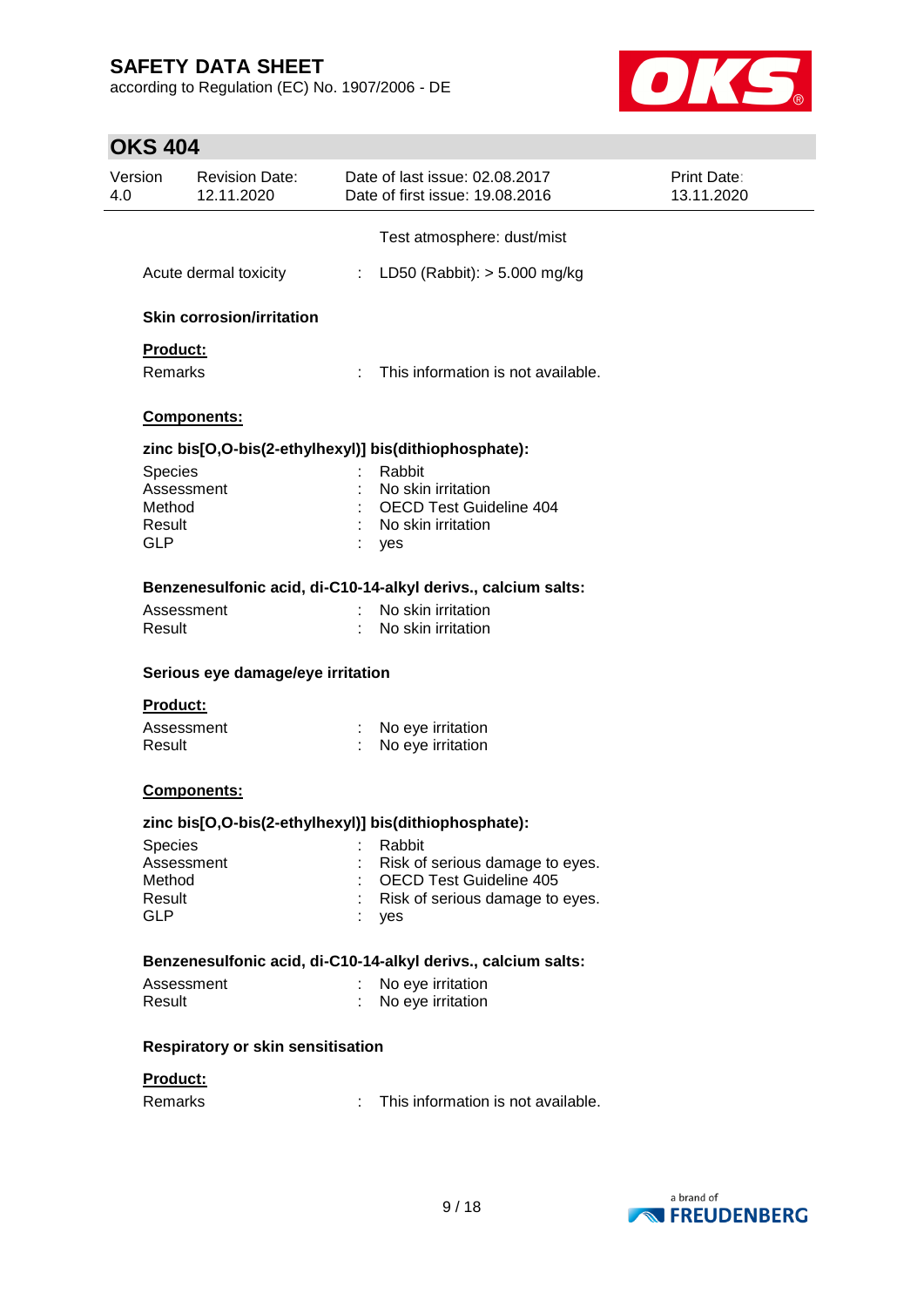according to Regulation (EC) No. 1907/2006 - DE



## **OKS 404**

| Version | Revision Date: | Date of last issue: 02.08.2017  | <b>Print Date:</b> |
|---------|----------------|---------------------------------|--------------------|
| 4.0     | 12.11.2020     | Date of first issue: 19.08.2016 | 13.11.2020         |

### **Components:**

| zinc bis[O,O-bis(2-ethylhexyl)] bis(dithiophosphate): |                                                      |  |  |  |
|-------------------------------------------------------|------------------------------------------------------|--|--|--|
| Test Type                                             | <b>Maximisation Test</b>                             |  |  |  |
| Species                                               | $\therefore$ Guinea pig                              |  |  |  |
| Assessment                                            | : Did not cause sensitisation on laboratory animals. |  |  |  |
| Method                                                | : OECD Test Guideline 406                            |  |  |  |
| Result                                                | : Did not cause sensitisation on laboratory animals. |  |  |  |
| <b>GLP</b>                                            | yes                                                  |  |  |  |
|                                                       |                                                      |  |  |  |

| Benzenesulfonic acid, di-C10-14-alkyl derivs., calcium salts: |  |  |
|---------------------------------------------------------------|--|--|
|---------------------------------------------------------------|--|--|

| Species    | : Guinea pig                                       |
|------------|----------------------------------------------------|
| Assessment | The product is a skin sensitiser, sub-category 1B. |
| Result     | The product is a skin sensitiser, sub-category 1B. |

### **Germ cell mutagenicity**

| <b>Product:</b>                         |                             |                                    |
|-----------------------------------------|-----------------------------|------------------------------------|
| Genotoxicity in vitro                   | t.                          | Remarks: No data available         |
| Genotoxicity in vivo                    |                             | Remarks: No data available         |
| Carcinogenicity                         |                             |                                    |
| <u>Product:</u>                         |                             |                                    |
| Remarks                                 | $\mathbf{r}_{\mathrm{max}}$ | No data available                  |
| <b>Reproductive toxicity</b>            |                             |                                    |
| <b>Product:</b>                         |                             |                                    |
| <b>Effects on fertility</b>             | t.                          | Remarks: No data available         |
| Effects on foetal develop-<br>:<br>ment |                             | Remarks: No data available         |
| <b>Repeated dose toxicity</b>           |                             |                                    |
| <b>Product:</b>                         |                             |                                    |
| Remarks                                 | t.                          | This information is not available. |
| <b>Aspiration toxicity</b>              |                             |                                    |

## **Product:**

This information is not available.

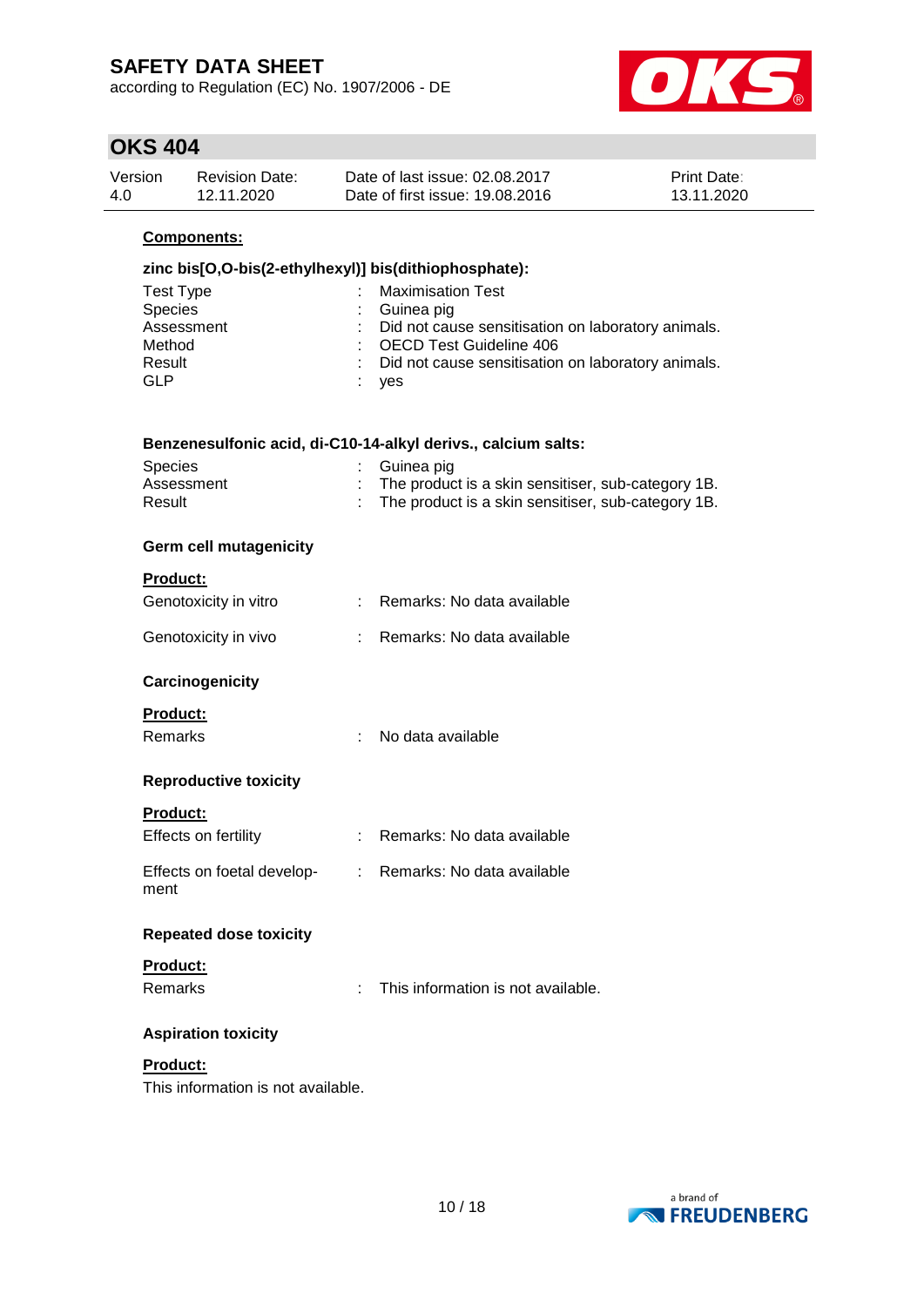according to Regulation (EC) No. 1907/2006 - DE



### **OKS 404**

| Version | <b>Revision Date:</b> | Date of last issue: 02.08.2017  | <b>Print Date:</b> |
|---------|-----------------------|---------------------------------|--------------------|
| 4.0     | 12.11.2020            | Date of first issue: 19.08.2016 | 13.11.2020         |

#### **Components:**

### **zinc bis[O,O-bis(2-ethylhexyl)] bis(dithiophosphate):**

No aspiration toxicity classification

### **Further information**

### **Product:**

Remarks : Information given is based on data on the components and the toxicology of similar products.

### **SECTION 12: Ecological information**

### **12.1 Toxicity**

| <b>Product:</b>                                        |             |                            |
|--------------------------------------------------------|-------------|----------------------------|
| Toxicity to fish                                       |             | Remarks: No data available |
| Toxicity to daphnia and other<br>aquatic invertebrates | $\sim 10^6$ | Remarks: No data available |
| Toxicity to algae/aquatic<br>plants                    | t.          | Remarks: No data available |
| Toxicity to microorganisms                             |             | Remarks: No data available |

**Components:**

#### **Poly(1,2-dihydro-2,2,4-trimethylquinoline):**

| <b>Ecotoxicology Assessment</b> |                                                    |
|---------------------------------|----------------------------------------------------|
| Acute aguatic toxicity          | $\therefore$ Harmful to aquatic life.              |
| Chronic aquatic toxicity        | Harmful to aquatic life with long lasting effects. |

### **zinc bis[O,O-bis(2-ethylhexyl)] bis(dithiophosphate):**

| Toxicity to fish                                         | LC50 (Oncorhynchus mykiss (rainbow trout)): 4,4 mg/l<br>Exposure time: 96 h<br>Test Type: semi-static test<br>Method: OECD Test Guideline 203<br>GLP: yes |
|----------------------------------------------------------|-----------------------------------------------------------------------------------------------------------------------------------------------------------|
| Toxicity to daphnia and other :<br>aquatic invertebrates | EC50 (Daphnia magna (Water flea)): 75 mg/l<br>Exposure time: 48 h<br>Test Type: Immobilization<br>Method: OECD Test Guideline 202<br>GLP: yes             |

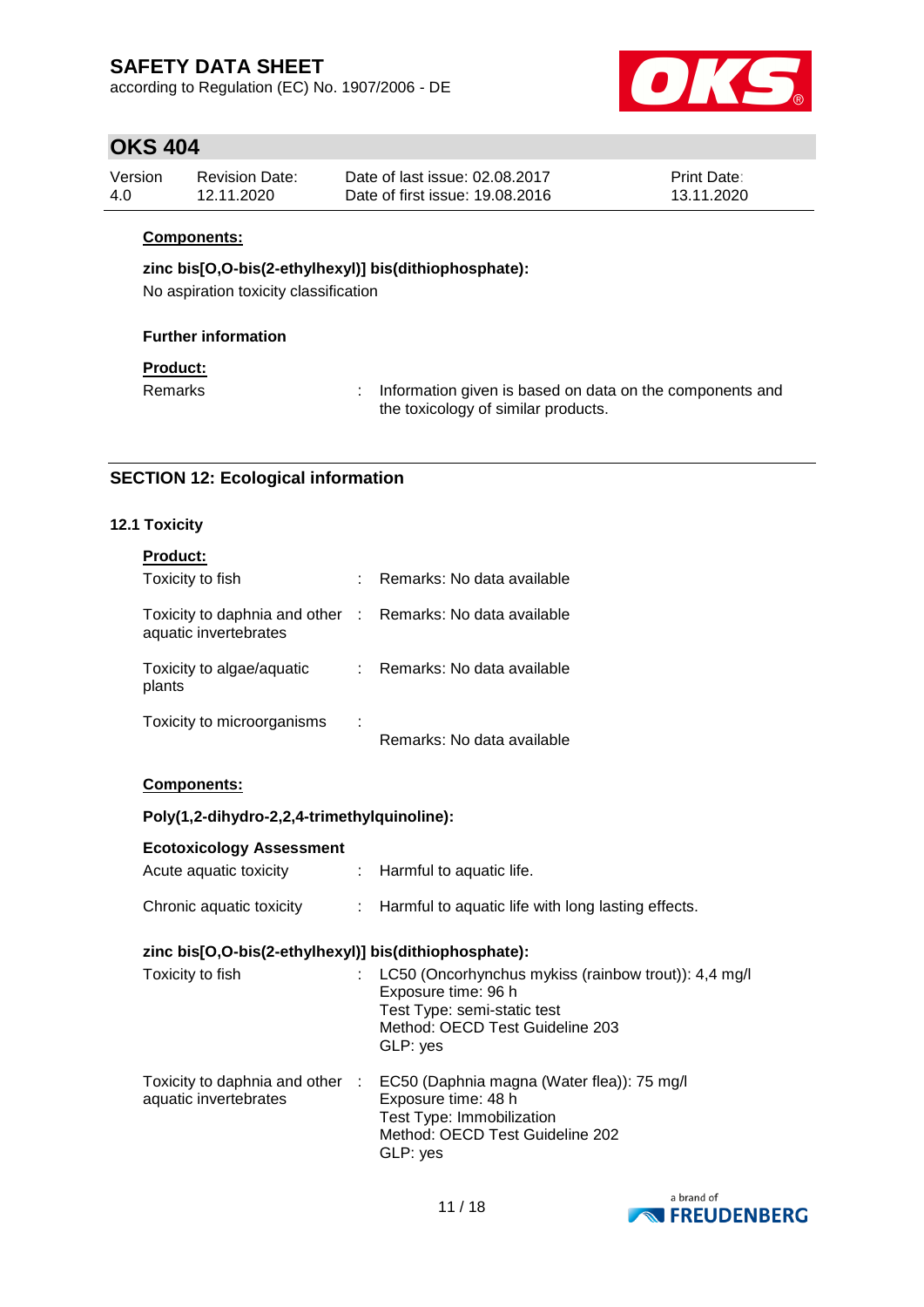according to Regulation (EC) No. 1907/2006 - DE



## **OKS 404**

| Version<br>4.0 |              | <b>Revision Date:</b><br>12.11.2020                              | Date of last issue: 02.08.2017<br>Date of first issue: 19.08.2016                                                                                                                                                   | <b>Print Date:</b><br>13.11.2020 |
|----------------|--------------|------------------------------------------------------------------|---------------------------------------------------------------------------------------------------------------------------------------------------------------------------------------------------------------------|----------------------------------|
|                | plants       | Toxicity to algae/aquatic                                        | ErC50 (Desmodesmus subspicatus (green algae)): 240 mg/l<br>Exposure time: 72 h<br>Test Type: Growth inhibition<br>Method: OECD Test Guideline 201<br>GLP: yes                                                       |                                  |
|                |              | Toxicity to microorganisms                                       | : EC50 (Pseudomonas putida): 380 mg/l<br>Exposure time: 16 h<br>Test Type: static test<br>GLP: yes                                                                                                                  |                                  |
|                | ic toxicity) | Toxicity to daphnia and other :<br>aquatic invertebrates (Chron- | $NOEC:$ > 0,8 mg/l<br>Exposure time: 21 d<br>Species: Daphnia magna (Water flea)<br>Method: OECD Test Guideline 211<br>GLP: yes<br>Remarks: Information given is based on data obtained from<br>similar substances. |                                  |
|                |              |                                                                  | Benzenesulfonic acid, di-C10-14-alkyl derivs., calcium salts:                                                                                                                                                       |                                  |
|                |              | Toxicity to fish                                                 | EC50 (Oncorhynchus mykiss (rainbow trout)): > 100 mg/l<br>Exposure time: 96 h<br>Method: OECD Test Guideline 203                                                                                                    |                                  |
|                |              | aquatic invertebrates                                            | Toxicity to daphnia and other : EC50 (Daphnia magna (Water flea)): > 100 mg/l<br>Exposure time: 48 h<br>Method: OECD Test Guideline 202                                                                             |                                  |
|                | plants       | Toxicity to algae/aquatic                                        | EC50 (Pseudokirchneriella subcapitata (green algae)): > 100<br>mg/l<br>Exposure time: 72 h                                                                                                                          |                                  |
|                |              | 12.2 Persistence and degradability                               |                                                                                                                                                                                                                     |                                  |
|                | Product:     |                                                                  |                                                                                                                                                                                                                     |                                  |
|                |              | Biodegradability                                                 | : Remarks: No data available                                                                                                                                                                                        |                                  |
|                | ity          | Physico-chemical removabil- :                                    | Remarks: No data available                                                                                                                                                                                          |                                  |
|                |              | <b>Components:</b>                                               |                                                                                                                                                                                                                     |                                  |
|                |              |                                                                  | zinc bis[O,O-bis(2-ethylhexyl)] bis(dithiophosphate):                                                                                                                                                               |                                  |
|                |              | Biodegradability                                                 | Result: Not rapidly biodegradable<br>Biodegradation: $< 5 \%$<br>Exposure time: 27 d<br>Method: OECD Test Guideline 301D                                                                                            |                                  |

### **Benzenesulfonic acid, di-C10-14-alkyl derivs., calcium salts:**

GLP: no

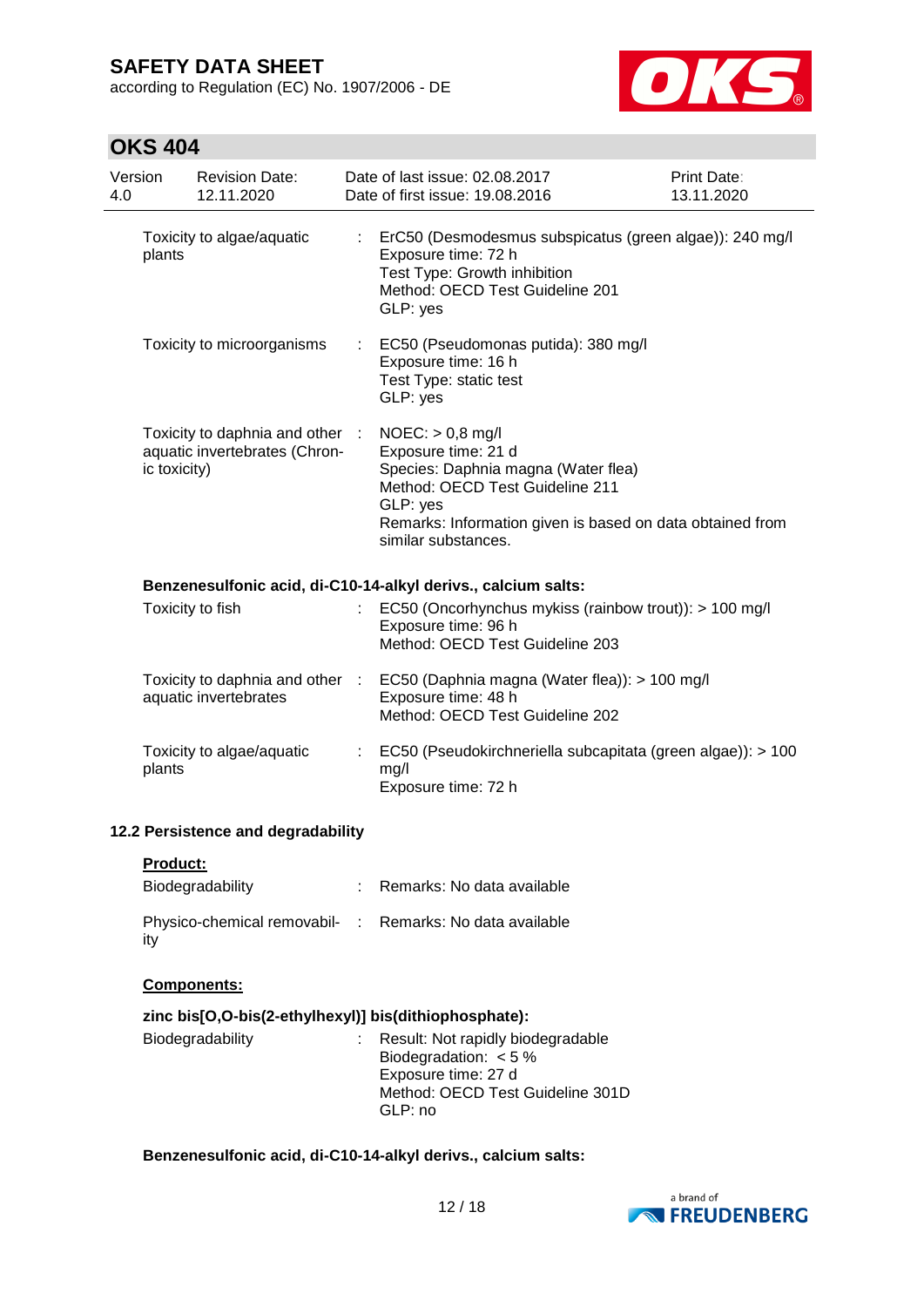according to Regulation (EC) No. 1907/2006 - DE



| Version<br>4.0 |                             | <b>Revision Date:</b><br>12.11.2020                |                | Date of last issue: 02.08.2017<br>Date of first issue: 19,08,2016                                                                                                                                                         | Print Date:<br>13.11.2020 |
|----------------|-----------------------------|----------------------------------------------------|----------------|---------------------------------------------------------------------------------------------------------------------------------------------------------------------------------------------------------------------------|---------------------------|
|                |                             | Biodegradability                                   |                | Test Type: aerobic<br>Inoculum: activated sludge<br>Result: Not rapidly biodegradable<br>Biodegradation: 8 %<br>Exposure time: 28 d<br>Method: OECD Test Guideline 301D                                                   |                           |
|                |                             | 12.3 Bioaccumulative potential                     |                |                                                                                                                                                                                                                           |                           |
|                | <b>Product:</b>             |                                                    |                |                                                                                                                                                                                                                           |                           |
|                |                             | <b>Bioaccumulation</b>                             |                | : Remarks: This mixture contains no substance considered to<br>be persistent, bioaccumulating and toxic (PBT).<br>This mixture contains no substance considered to be very<br>persistent and very bioaccumulating (vPvB). |                           |
|                |                             | Components:                                        |                |                                                                                                                                                                                                                           |                           |
|                |                             |                                                    |                | zinc bis[O,O-bis(2-ethylhexyl)] bis(dithiophosphate):                                                                                                                                                                     |                           |
|                | octanol/water               | Partition coefficient: n-                          | $\mathbb{R}^n$ | log Pow: 3,59 (22 °C)<br>pH: 5<br>Method: OECD Test Guideline 107<br>GLP: yes                                                                                                                                             |                           |
|                |                             | 12.4 Mobility in soil                              |                |                                                                                                                                                                                                                           |                           |
|                | <b>Product:</b><br>Mobility |                                                    |                | Remarks: No data available                                                                                                                                                                                                |                           |
|                |                             | Distribution among environ-<br>mental compartments |                | Remarks: No data available                                                                                                                                                                                                |                           |
|                |                             | 12.5 Results of PBT and vPvB assessment            |                |                                                                                                                                                                                                                           |                           |
|                | <b>Product:</b>             |                                                    |                |                                                                                                                                                                                                                           |                           |
|                | Assessment                  |                                                    |                | This substance/mixture contains no components considered<br>to be either persistent, bioaccumulative and toxic (PBT), or<br>very persistent and very bioaccumulative (vPvB) at levels of<br>0.1% or higher                |                           |
|                |                             | Components:                                        |                |                                                                                                                                                                                                                           |                           |
|                |                             |                                                    |                | zinc bis[O,O-bis(2-ethylhexyl)] bis(dithiophosphate):                                                                                                                                                                     |                           |
|                | Assessment                  |                                                    |                | Non-classified PBT substance. Non-classified vPvB sub-<br>stance.                                                                                                                                                         |                           |
|                |                             | 12.6 Other adverse effects                         |                |                                                                                                                                                                                                                           |                           |
|                | Product:                    |                                                    |                |                                                                                                                                                                                                                           |                           |
|                |                             | Additional ecological infor-                       | ÷              | No information on ecology is available.                                                                                                                                                                                   |                           |

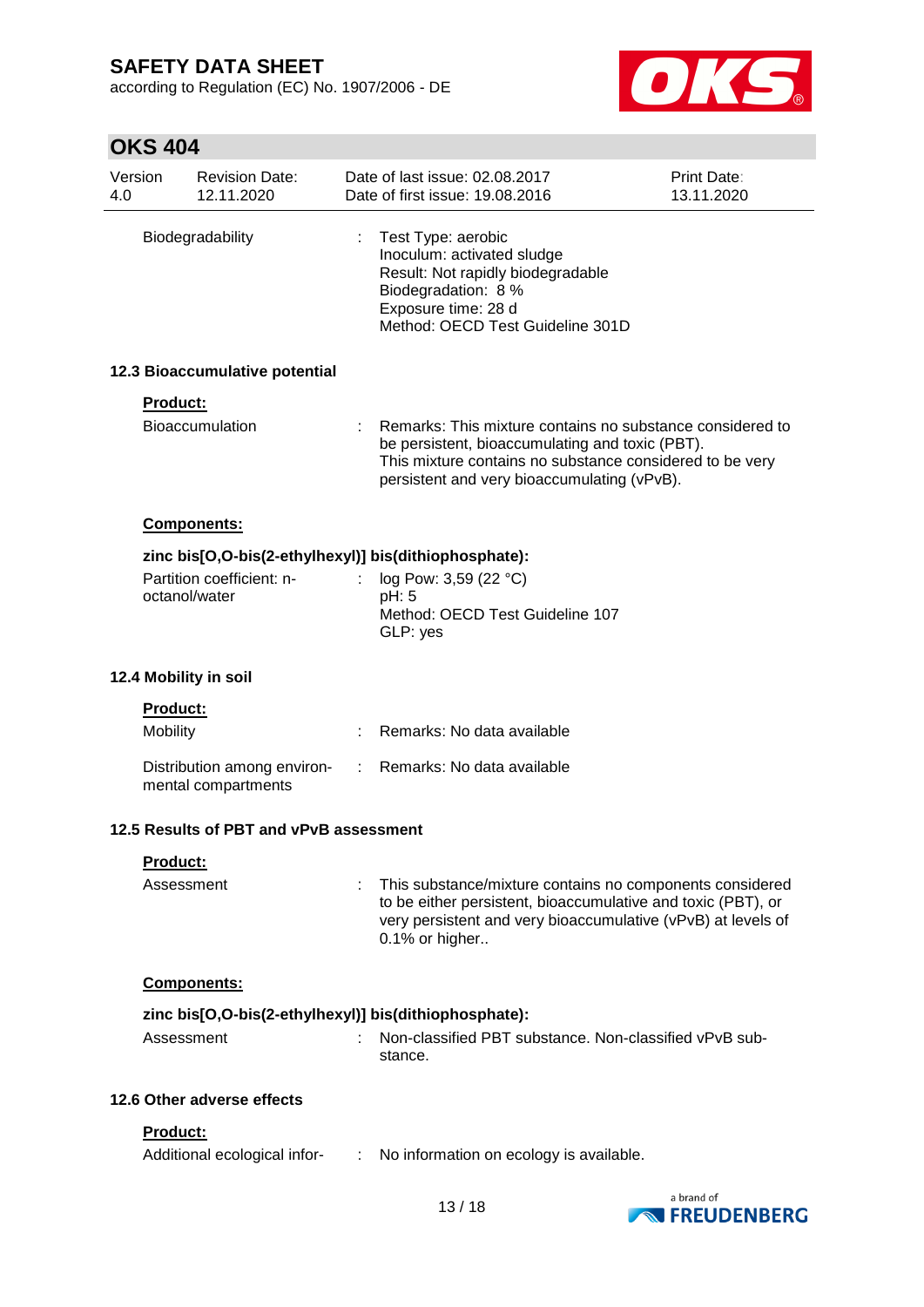according to Regulation (EC) No. 1907/2006 - DE



## **OKS 404**

| Version | <b>Revision Date:</b> | Date of last issue: 02.08.2017  | <b>Print Date:</b> |
|---------|-----------------------|---------------------------------|--------------------|
| 4.0     | 12.11.2020            | Date of first issue: 19,08,2016 | 13.11.2020         |

mation

### **SECTION 13: Disposal considerations**

| 13.1 Waste treatment methods |                                                                                                                                                  |
|------------------------------|--------------------------------------------------------------------------------------------------------------------------------------------------|
| Product                      | Waste codes should be assigned by the user based on the<br>application for which the product was used.                                           |
|                              | The product should not be allowed to enter drains, water<br>courses or the soil.                                                                 |
| Contaminated packaging       | Packaging that is not properly emptied must be disposed of as<br>the unused product.<br>Dispose of waste product or used containers according to |
|                              | local regulations.                                                                                                                               |
|                              | The following Waste Codes are only suggestions:                                                                                                  |
| Waste Code                   | used product, unused product<br>12 01 12*, spent waxes and fats                                                                                  |
|                              | uncleaned packagings<br>15 01 10, packaging containing residues of or contaminated<br>by hazardous substances                                    |

### **SECTION 14: Transport information**

### **14.1 UN number**

| <b>ADN</b>                   | Not regulated as a dangerous good |
|------------------------------|-----------------------------------|
| <b>ADR</b>                   | Not regulated as a dangerous good |
| <b>RID</b>                   | Not regulated as a dangerous good |
| <b>IMDG</b>                  | Not regulated as a dangerous good |
| IATA                         | Not regulated as a dangerous good |
| 14.2 UN proper shipping name |                                   |
| <b>ADN</b>                   | Not regulated as a dangerous good |
| <b>ADR</b>                   | Not regulated as a dangerous good |
|                              |                                   |
| <b>RID</b>                   | Not regulated as a dangerous good |
| <b>IMDG</b>                  | Not regulated as a dangerous good |
| IATA                         | Not regulated as a dangerous good |

**14.3 Transport hazard class(es)**

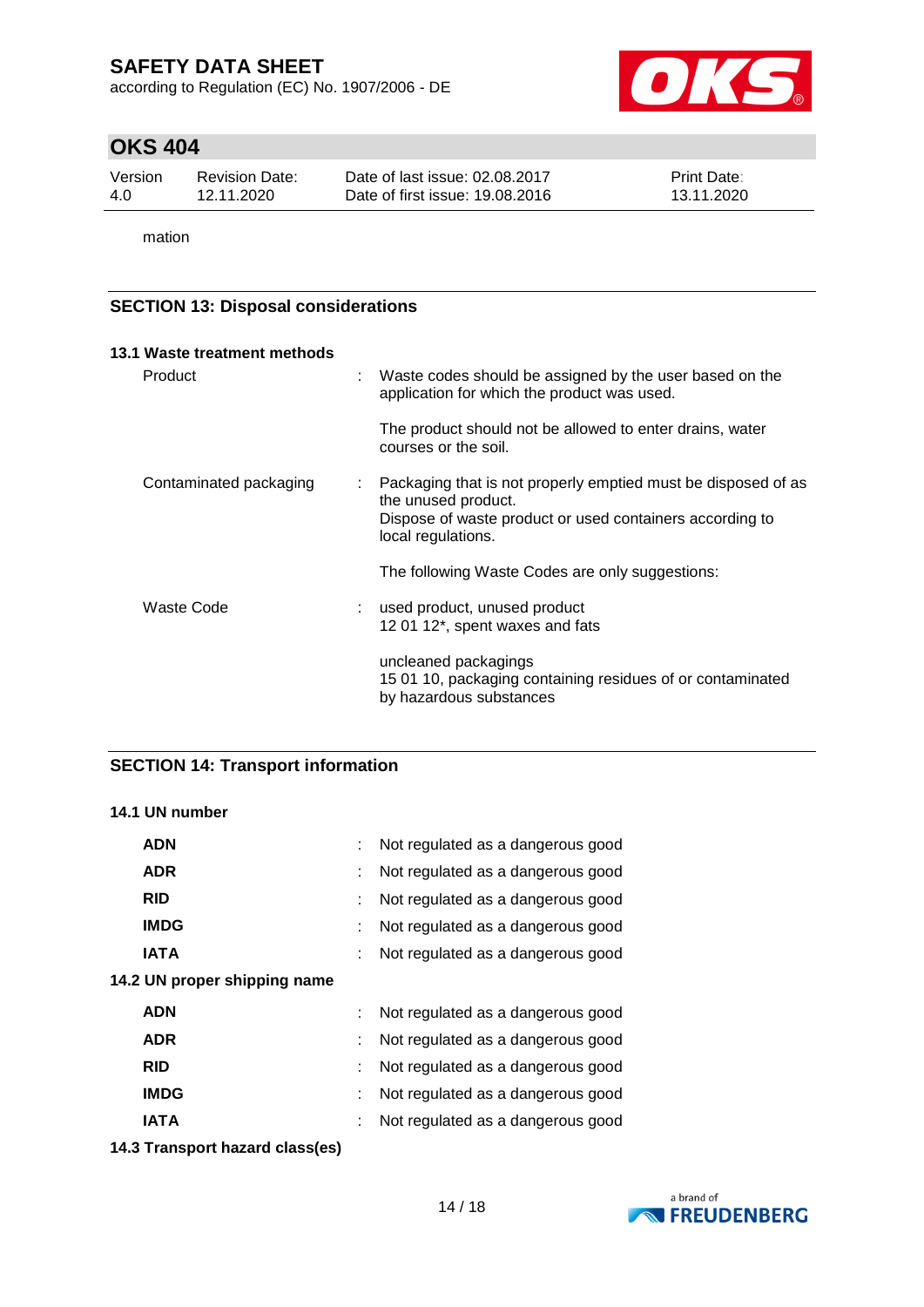according to Regulation (EC) No. 1907/2006 - DE



## **OKS 404**

| Version<br>4.0 |                                                                         | <b>Revision Date:</b><br>12.11.2020 |  | Date of last issue: 02.08.2017<br>Date of first issue: 19.08.2016 | Print Date:<br>13.11.2020 |  |
|----------------|-------------------------------------------------------------------------|-------------------------------------|--|-------------------------------------------------------------------|---------------------------|--|
|                |                                                                         |                                     |  |                                                                   |                           |  |
|                | <b>ADN</b>                                                              |                                     |  | Not regulated as a dangerous good                                 |                           |  |
|                | <b>ADR</b>                                                              |                                     |  | Not regulated as a dangerous good                                 |                           |  |
|                | <b>RID</b>                                                              |                                     |  | Not regulated as a dangerous good                                 |                           |  |
|                | <b>IMDG</b>                                                             |                                     |  | Not regulated as a dangerous good                                 |                           |  |
|                | <b>IATA</b>                                                             |                                     |  | Not regulated as a dangerous good                                 |                           |  |
|                |                                                                         | 14.4 Packing group                  |  |                                                                   |                           |  |
|                | <b>ADN</b>                                                              |                                     |  | Not regulated as a dangerous good                                 |                           |  |
|                | <b>ADR</b>                                                              |                                     |  | Not regulated as a dangerous good                                 |                           |  |
|                | <b>RID</b>                                                              |                                     |  | Not regulated as a dangerous good                                 |                           |  |
|                | <b>IMDG</b>                                                             |                                     |  | Not regulated as a dangerous good                                 |                           |  |
|                |                                                                         | <b>IATA (Cargo)</b>                 |  | Not regulated as a dangerous good                                 |                           |  |
|                |                                                                         | <b>IATA (Passenger)</b>             |  | Not regulated as a dangerous good                                 |                           |  |
|                |                                                                         | <b>14.5 Environmental hazards</b>   |  |                                                                   |                           |  |
|                | <b>ADN</b>                                                              |                                     |  | Not regulated as a dangerous good                                 |                           |  |
|                | <b>ADR</b>                                                              |                                     |  | Not regulated as a dangerous good                                 |                           |  |
|                | <b>RID</b>                                                              |                                     |  | Not regulated as a dangerous good                                 |                           |  |
|                | <b>IMDG</b>                                                             |                                     |  | Not regulated as a dangerous good                                 |                           |  |
|                |                                                                         | <b>IATA (Passenger)</b>             |  | Not regulated as a dangerous good                                 |                           |  |
|                |                                                                         | <b>IATA (Cargo)</b>                 |  | Not regulated as a dangerous good                                 |                           |  |
|                | 14.6 Special precautions for user<br>Not applicable                     |                                     |  |                                                                   |                           |  |
|                | 14.7 Transport in bulk according to Annex II of Marpol and the IBC Code |                                     |  |                                                                   |                           |  |
|                | <b>Remarks</b>                                                          |                                     |  | Not applicable for product as supplied.                           |                           |  |

### **SECTION 15: Regulatory information**

| ture | 15.1 Safety, health and environmental regulations/legislation specific for the substance or mix- |    |                                                                                                                                  |
|------|--------------------------------------------------------------------------------------------------|----|----------------------------------------------------------------------------------------------------------------------------------|
|      | REACH - Candidate List of Substances of Very High<br>Concern for Authorisation (Article 59).     |    | : This product does not contain sub-<br>stances of very high concern (Regu-<br>lation (EC) No 1907/2006 (REACH),<br>Article 57). |
|      | REACH - List of substances subject to authorisation<br>(Annex XIV)                               |    | Not applicable                                                                                                                   |
|      | Regulation (EC) No 1005/2009 on substances that de-<br>plete the ozone layer                     | ÷. | Not applicable                                                                                                                   |
|      | Regulation (EU) 2019/1021 on persistent organic pollu-                                           |    | Not applicable                                                                                                                   |
|      |                                                                                                  |    | a hrand of                                                                                                                       |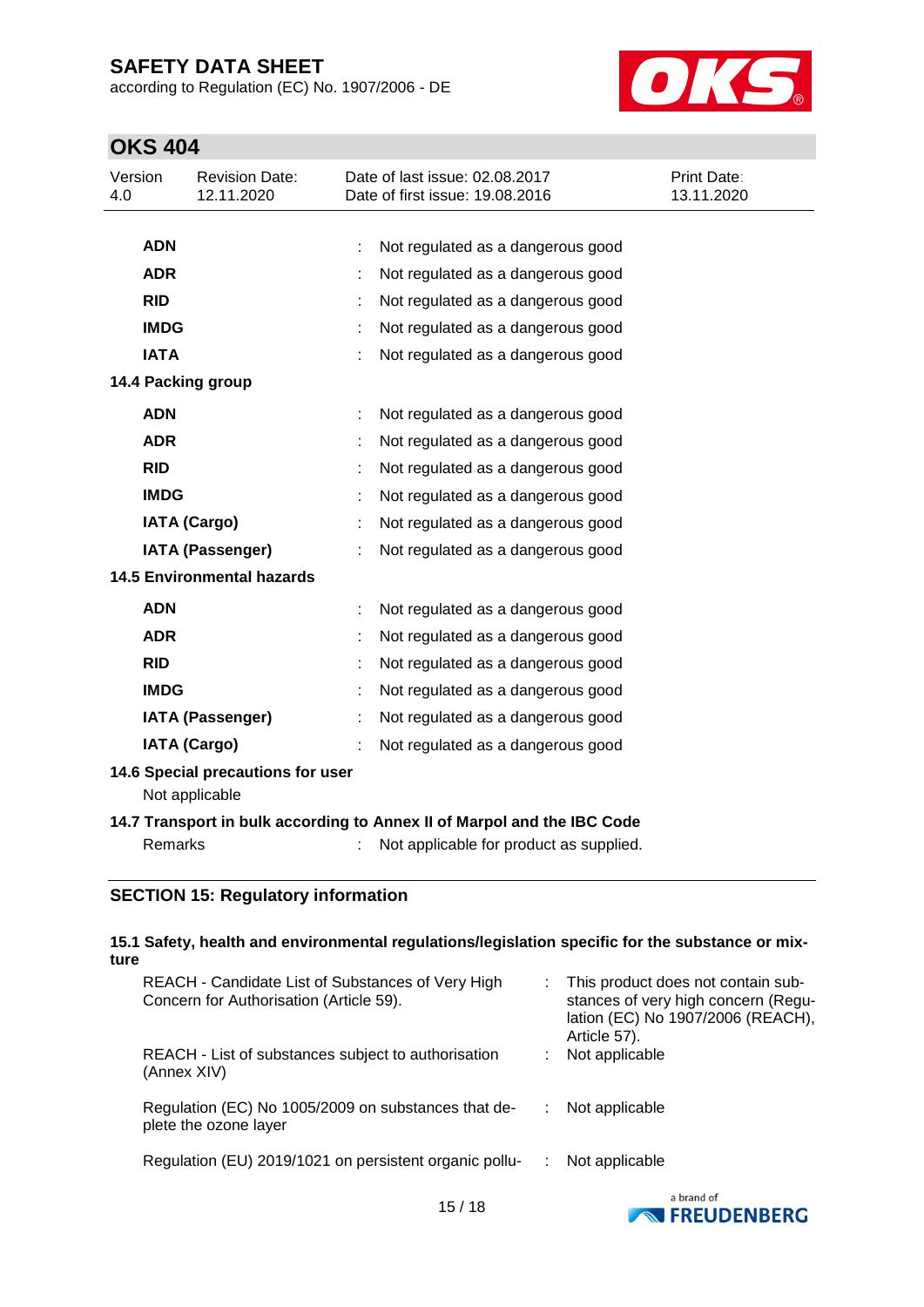according to Regulation (EC) No. 1907/2006 - DE



| <b>OKS 404</b> |                                                                                                                                                          |    |                                                                                                                                                                                                       |                                                                                                                   |  |  |  |
|----------------|----------------------------------------------------------------------------------------------------------------------------------------------------------|----|-------------------------------------------------------------------------------------------------------------------------------------------------------------------------------------------------------|-------------------------------------------------------------------------------------------------------------------|--|--|--|
| Version<br>4.0 | <b>Revision Date:</b><br>12.11.2020                                                                                                                      |    | Date of last issue: 02.08.2017<br>Date of first issue: 19,08,2016                                                                                                                                     | Print Date:<br>13.11.2020                                                                                         |  |  |  |
|                | tants (recast)                                                                                                                                           |    |                                                                                                                                                                                                       |                                                                                                                   |  |  |  |
|                | Regulation (EC) No 649/2012 of the European Parlia-<br>Not applicable<br>ment and the Council concerning the export and import<br>of dangerous chemicals |    |                                                                                                                                                                                                       |                                                                                                                   |  |  |  |
|                | REACH - Restrictions on the manufacture, placing on<br>the market and use of certain dangerous substances,<br>preparations and articles (Annex XVII)     |    | ÷                                                                                                                                                                                                     | Not applicable                                                                                                    |  |  |  |
|                | major-accident hazards involving dangerous substances.                                                                                                   |    | Not applicable                                                                                                                                                                                        | Seveso III: Directive 2012/18/EU of the European Parliament and of the Council on the control of                  |  |  |  |
|                | Water contaminating class<br>(Germany)                                                                                                                   | ÷. | WGK 1 slightly hazardous to water<br>Classification according to AwSV, Annex 1 (5.2)                                                                                                                  |                                                                                                                   |  |  |  |
|                | TA Luft List (Germany)                                                                                                                                   | ÷  | Total dust:<br>Not applicable<br>Inorganic substances in powdered form:<br>Not applicable<br>Inorganic substances in vapour or gaseous form:<br>Not applicable<br>Organic Substances:<br>others: 97 % |                                                                                                                   |  |  |  |
|                |                                                                                                                                                          |    | Carcinogenic substances:<br>Not applicable<br>Mutagenic:<br>Not applicable<br>Toxic to reproduction:<br>Not applicable                                                                                |                                                                                                                   |  |  |  |
|                | Volatile organic compounds                                                                                                                               | ÷  | Not applicable                                                                                                                                                                                        | Directive 2010/75/EU of 24 November 2010 on industrial<br>emissions (integrated pollution prevention and control) |  |  |  |

#### **15.2 Chemical safety assessment**

This information is not available.

## **SECTION 16: Other information**

|  |  | <b>Full text of H-Statements</b> |
|--|--|----------------------------------|
|--|--|----------------------------------|

| H317 | : May cause an allergic skin reaction.               |
|------|------------------------------------------------------|
| H318 | : Causes serious eye damage.                         |
| H411 | : Toxic to aquatic life with long lasting effects.   |
| H412 | : Harmful to aquatic life with long lasting effects. |

**Full text of other abbreviations**

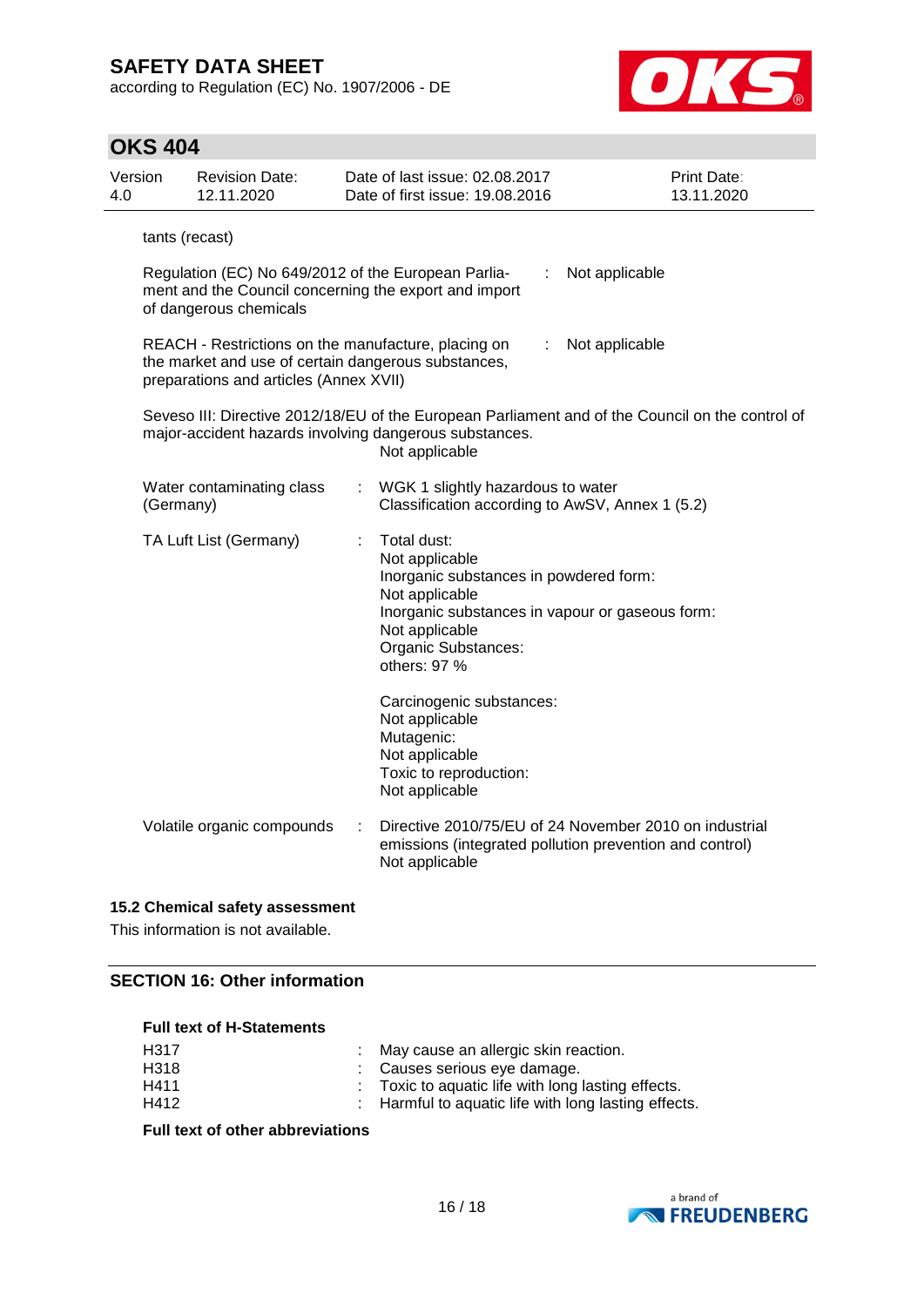according to Regulation (EC) No. 1907/2006 - DE



### **OKS 404**

| Version | Revision Date: | Date of last issue: 02.08.2017  | <b>Print Date:</b> |
|---------|----------------|---------------------------------|--------------------|
| 4.0     | 12.11.2020     | Date of first issue: 19,08,2016 | 13.11.2020         |

ADN - European Agreement concerning the International Carriage of Dangerous Goods by Inland Waterways; ADR - European Agreement concerning the International Carriage of Dangerous Goods by Road; AICS - Australian Inventory of Chemical Substances; ASTM - American Society for the Testing of Materials; bw - Body weight; CLP - Classification Labelling Packaging Regulation; Regulation (EC) No 1272/2008; CMR - Carcinogen, Mutagen or Reproductive Toxicant; DIN - Standard of the German Institute for Standardisation; DSL - Domestic Substances List (Canada); ECHA - European Chemicals Agency; EC-Number - European Community number; ECx - Concentration associated with x% response; ELx - Loading rate associated with x% response; EmS - Emergency Schedule; ENCS - Existing and New Chemical Substances (Japan); ErCx - Concentration associated with x% growth rate response; GHS - Globally Harmonized System; GLP - Good Laboratory Practice; IARC - International Agency for Research on Cancer; IATA - International Air Transport Association; IBC - International Code for the Construction and Equipment of Ships carrying Dangerous Chemicals in Bulk; IC50 - Half maximal inhibitory concentration; ICAO - International Civil Aviation Organization; IECSC - Inventory of Existing Chemical Substances in China; IMDG - International Maritime Dangerous Goods; IMO - International Maritime Organization; ISHL - Industrial Safety and Health Law (Japan); ISO - International Organisation for Standardization; KECI - Korea Existing Chemicals Inventory; LC50 - Lethal Concentration to 50 % of a test population; LD50 - Lethal Dose to 50% of a test population (Median Lethal Dose); MARPOL - International Convention for the Prevention of Pollution from Ships; n.o.s. - Not Otherwise Specified; NO(A)EC - No Observed (Adverse) Effect Concentration; NO(A)EL - No Observed (Adverse) Effect Level; NOELR - No Observable Effect Loading Rate; NZIoC - New Zealand Inventory of Chemicals; OECD - Organization for Economic Co-operation and Development; OPPTS - Office of Chemical Safety and Pollution Prevention; PBT - Persistent, Bioaccumulative and Toxic substance; PICCS - Philippines Inventory of Chemicals and Chemical Substances; (Q)SAR - (Quantitative) Structure Activity Relationship; REACH - Regulation (EC) No 1907/2006 of the European Parliament and of the Council concerning the Registration, Evaluation, Authorisation and Restriction of Chemicals; RID - Regulations concerning the International Carriage of Dangerous Goods by Rail; SADT - Self-Accelerating Decomposition Temperature; SDS - Safety Data Sheet; SVHC - Substance of Very High Concern; TCSI - Taiwan Chemical Substance Inventory; TRGS - Technical Rule for Hazardous Substances; TSCA - Toxic Substances Control Act (United States); UN - United Nations; vPvB - Very Persistent and Very Bioaccumulative

#### **Further information**

This safety data sheet applies only to products as originally packed and labelled. The information contained therein may not be reproduced or modified without our express written permission. Any forwarding of this document is only permitted to the extent required by law. Any further, in particular public, dissemination of the safety data sheet (e.g. as a document for download from the Internet) is not permitted without our express written consent. We provide our customers with amended safety data sheets as prescribed by law. The customer is responsible for passing on safety data sheets and any amendments contained therein to its own customers, employees and other users of the product. We provide no guarantee that safety data sheets received by users from third parties are up-to-date. All information and instructions in this safety data sheet have been compiled to the best of our knowledge and are based on the information available to us on the day of publication. The information provided is intended to describe the product in relation to the required safety measures; it is neither an assurance of characteristics nor a guarantee of the product's suitability for particular applications and does not justify any contractual legal relationship. The existence of a safety data sheet for a particular jurisdiction does not necessarily mean